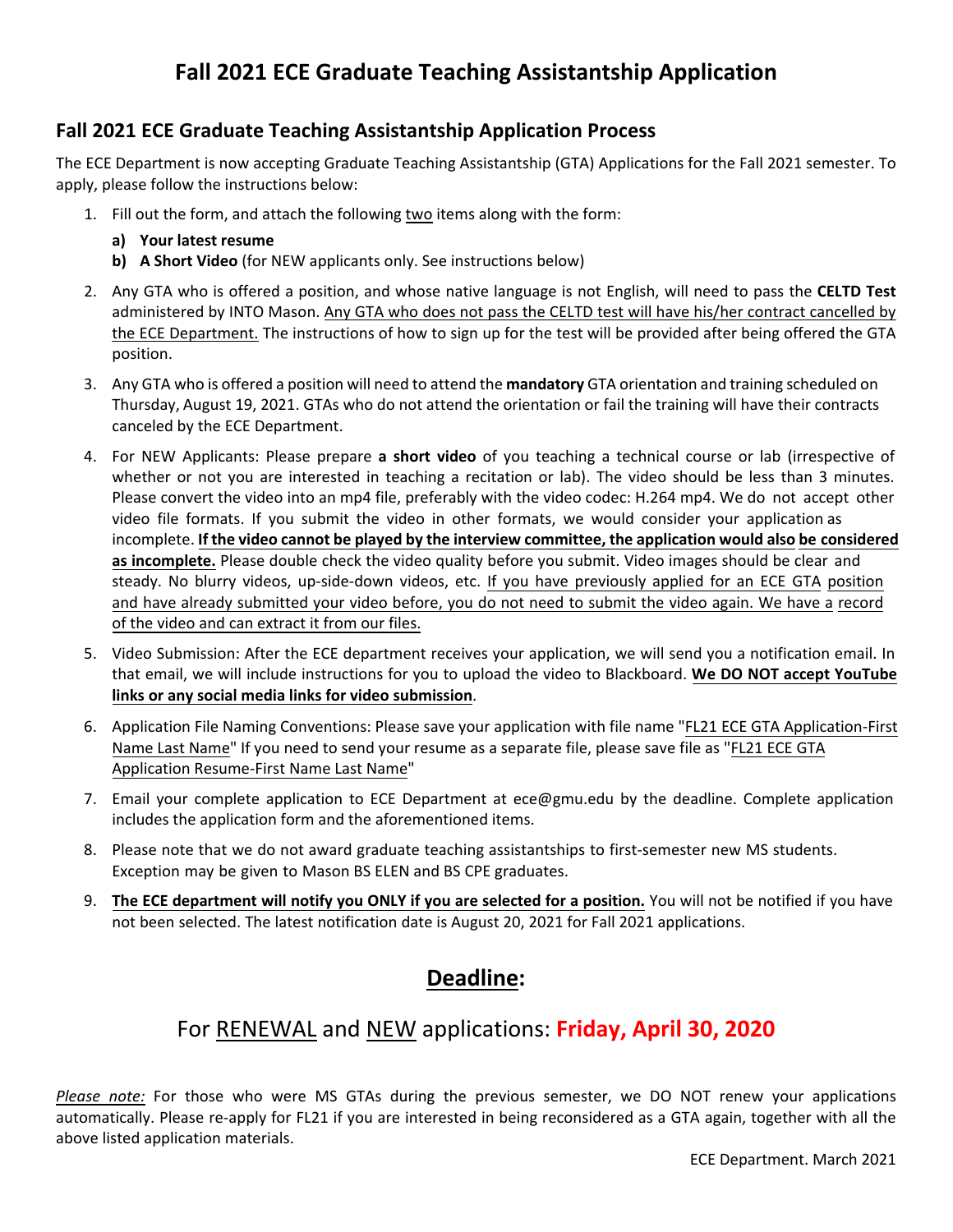# **Fall 2021 ECE Graduate Teaching Assistantship Application**

**Forward this form directly to ECE Department at ece@gmu.edu**

**Please attach your resume when submitting. If you are a new applicant, a short video is also required.** 

#### **Personal Information**

|                                                       | Current Program: □ PhD ECE □ MS EE □ MS CpE □ Other: _________________                                                                                                                                                                   |             |
|-------------------------------------------------------|------------------------------------------------------------------------------------------------------------------------------------------------------------------------------------------------------------------------------------------|-------------|
|                                                       |                                                                                                                                                                                                                                          |             |
|                                                       | Status: $\Box$ US citizen $\Box$ Permanent residence $\Box$ International student $\Box$ Other: __________________                                                                                                                       |             |
|                                                       | For international students only: TOEFL scores: Total: _____ Speaking: _____ Listening: _____ Writing: _____ Reading: ____                                                                                                                |             |
|                                                       | <b>Graduate Teaching Assistantship Application Questionnaire</b>                                                                                                                                                                         |             |
| $\Box$ No.                                            | 1. Have you been a Graduate Teaching Assistant or student wage employee at GMU before?                                                                                                                                                   |             |
|                                                       | $\Box$ Yes. List the department/unit you worked for and the date/s of your assignment:                                                                                                                                                   |             |
| recitations, and/or grading, cashier, server etc.)?   | <b>3.</b> When do you plan to graduate? <b>Example 2018</b> 2019 12:00:00 12:00:00 12:00:00 12:00:00 12:00:00 12:00:00 12:00:00 12:00:00 12:00:00 12:00:00 12:00:00 12:00:00 12:00:00 12:00:00 12:00:00 12:00:00 12:00:00 12:00:00 12:00 |             |
| 4. Do you plan to do a MS thesis?                     | $\Box$ No                                                                                                                                                                                                                                |             |
|                                                       | $\Box$ Yes                                                                                                                                                                                                                               |             |
|                                                       | $\Box$ I am a PhD student                                                                                                                                                                                                                |             |
|                                                       | 5. If you answered yes to the previous question, who is your planned MS thesis advisor?                                                                                                                                                  |             |
|                                                       |                                                                                                                                                                                                                                          |             |
| course schedule for Fall 2021 in the following table: | 7. The Fall 2021 schedule has been published on Patriot Web. Please look at the schedule and write down your planned                                                                                                                     |             |
| <b>Courses</b>                                        | <b>Days</b>                                                                                                                                                                                                                              | <b>Time</b> |
|                                                       |                                                                                                                                                                                                                                          |             |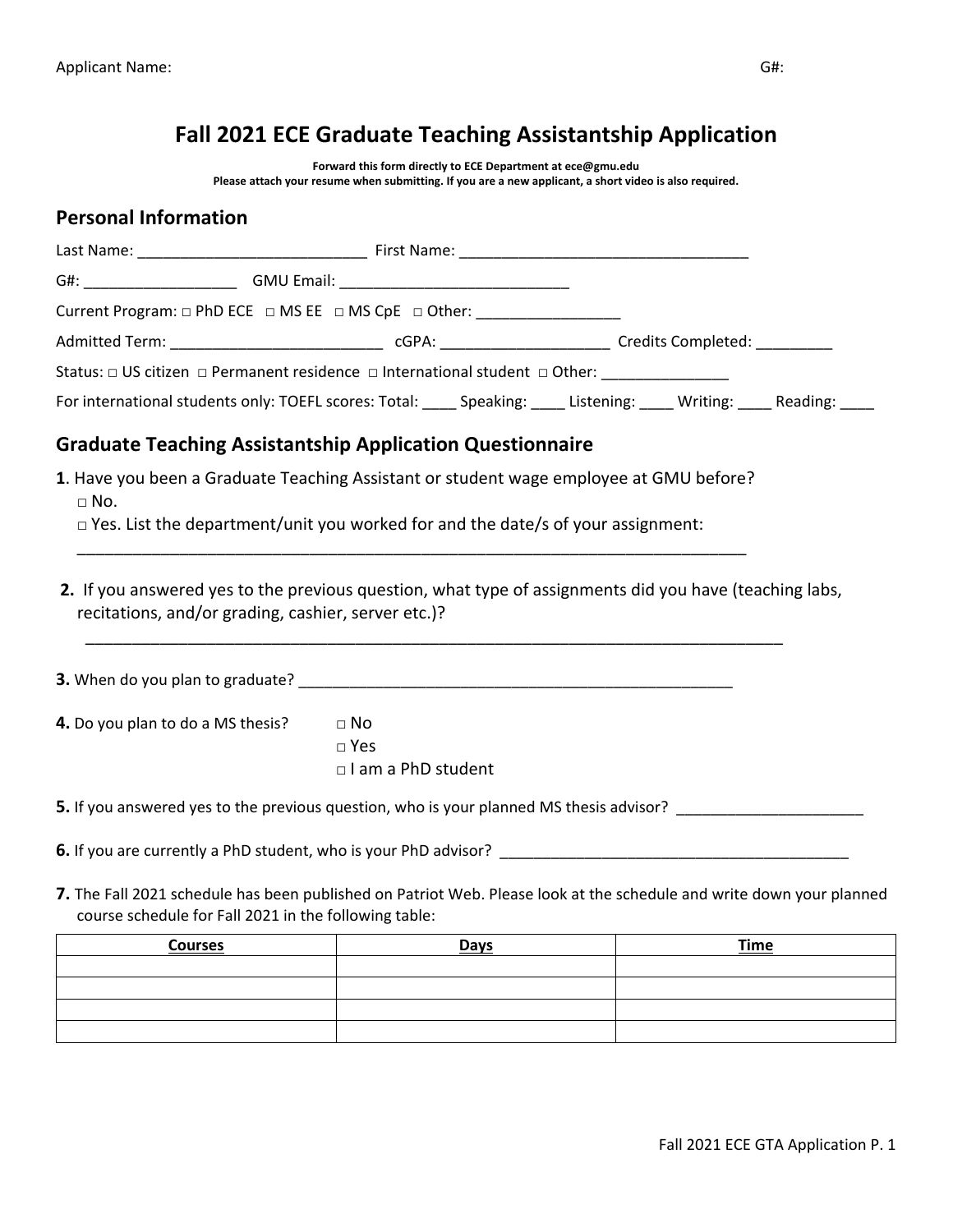**8**. Based on your individual planned course schedule, mark on the list below (by indicating with a check mark in the small boxes) which assignments you will be available to perform. Any lab or recitation section that you mark should not coincide with your own planned schedule (sections you have marked for grading can coincide). If there are particular section/s you would **prefer** to be assigned to, then indicate with a number in the space provided on the right of each section your order of preference. i.e. put the number 1 next to the section that is highest on your preferred list, 2 next to your second preferred section, etc. If there are two (or more) sections that have the same priority for you, then mark the same number next to both sections.

| List of assignments |                                                                                                                              |                             |                           |                     |
|---------------------|------------------------------------------------------------------------------------------------------------------------------|-----------------------------|---------------------------|---------------------|
|                     | Labs                                                                                                                         | <b>Recitations</b>          |                           | Grading             |
| $\Box$ ECE 101 201  | □ ECE 301 2D1                                                                                                                | $\Box$ ECE 285 301          | $\Box$ ECE 101 001        | □ ENGR 107 001      |
| $\Box$ ECE 101 202  | $\Box$ ECE 301 2D2                                                                                                           | $\Box$ ECE 285 303          | $\Box$ ECE 201 001        | □ ENGR 107 002      |
| $\Box$ ECE 101 205  | □ ECE 301 2D3                                                                                                                |                             | □ ECE 231 001             | □ ENGR 107 003      |
| $\Box$ ECE 101 206  |                                                                                                                              | □ ECE 301 2D4 □ ECE 286 303 | $\Box$ ECE 285 001        | $\Box$ ENGR 107 H01 |
| $\Box$ ECE 101 209  | $\Box$ ECE 301 2D5______                                                                                                     | □ ECE 305 301______         | $\Box$ ECE 286 001        |                     |
| $\Box$ ECE 101 210  | $\Box$ ECE 301 2D6                                                                                                           |                             | $\Box$ ECE 301 001        |                     |
| $\Box$ ECE 101 213  |                                                                                                                              | $\Box$ ECE 321 303          | $\Box$ ECE 301 002______  |                     |
| $\Box$ ECE 101 214  | □ ECE 301 2D8______                                                                                                          |                             | $\Box$ ECE 305 001        |                     |
| □ ECE 201 201       | $\Box$ ECE 321 201______                                                                                                     | $\Box$ ECE 333 302          | $\Box$ ECE 321 001        |                     |
|                     | □ ECE 321 202________   □ ECE 528 301_______                                                                                 |                             | $\Box$ ECE 330 001_______ |                     |
| $\Box$ ECE 201 2D1  | □ ECE 321 203________                                                                                                        |                             | $\Box$ ECE 330 003        |                     |
| $\Box$ ECE 232 201  |                                                                                                                              |                             | $\Box$ ECE 333 001        |                     |
|                     |                                                                                                                              |                             | $\Box$ ECE 350 001______  |                     |
|                     | □ ECE 334 201<br>□ ECE 334 202<br>□ ECE 334 203                                                                              |                             | $\Box$ ECE 410 001        |                     |
| $\Box$ ECE 232 206  | □ ECE 334 204                                                                                                                |                             | □ ECE 415 001             |                     |
|                     | $\begin{array}{c c} \Box \,\, \text{ECE 334 209} \qquad \qquad \\ \Box \,\, \text{ECE 334 210} \qquad \qquad \\ \end{array}$ |                             | $\Box$ ECE 416 001______  |                     |
| $\Box$ ECE 232 210  |                                                                                                                              |                             | $\Box$ ECE 421 001        |                     |
| $\Box$ ECE 285 201  | □ ECE 434 201______                                                                                                          |                             | $\Box$ ECE 431 001_______ |                     |
|                     |                                                                                                                              |                             | $\Box$ ECE 433 001_______ |                     |
| $\Box$ ECE 285 205  |                                                                                                                              |                             | $\Box$ ECE 445 001        |                     |
| $\Box$ ECE 285 206  | □ ECE 445 202                                                                                                                |                             | $\Box$ ECE 446 001        |                     |
|                     | □ ECE 447 201______                                                                                                          |                             | $\Box$ ECE 447 001        |                     |
| $\Box$ ECE 286 202  | $\Box$ ECE 447 202                                                                                                           |                             | $\Box$ ECE 448 001        |                     |
| $\Box$ ECE 286 205  | $\Box$ ECE 448 201                                                                                                           |                             | $\Box$ ECE 460 001        |                     |
| $\Box$ ECE 286 206  | $\Box$ ECE 448 202                                                                                                           |                             | $\Box$ ECE 462 001        |                     |
|                     |                                                                                                                              |                             | $\Box$ ECE 465 002        |                     |

**9.** Which of the following are you familiar with and what level of familiarity do you have? Mark with a check either No experience, Introductory Level, Mid-Level or Expert level.

|                      | <b>No Experience</b> | <b>Introductory Level</b> | Mid-Level | <b>Expert Level</b> |
|----------------------|----------------------|---------------------------|-----------|---------------------|
| <b>MATLAB</b>        |                      |                           |           |                     |
| <b>MATLAB Signal</b> |                      |                           |           |                     |
| Processing toolbox   |                      |                           |           |                     |
| <b>VHDL</b>          |                      |                           |           |                     |
| Circuitlab           |                      |                           |           |                     |
| <b>PSPICE</b>        |                      |                           |           |                     |
| Wireshark            |                      |                           |           |                     |
| Synopsys             |                      |                           |           |                     |
| Simulink             |                      |                           |           |                     |
| Xilinx ISE           |                      |                           |           |                     |